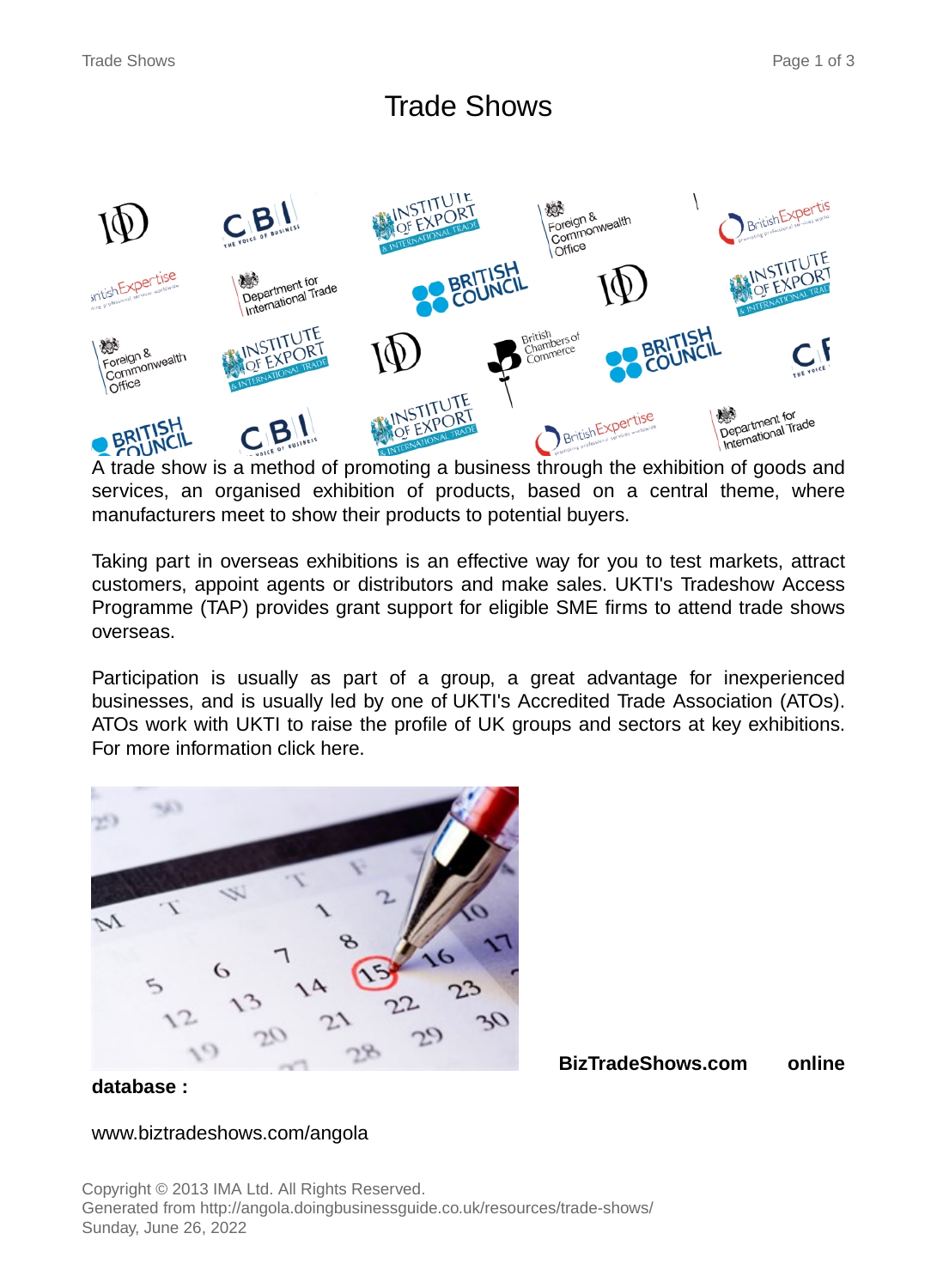# **British Expertise Events:**

www.britishexpertise.org

#### **EventsEye.com online database** :

www.eventseye.com

#### **UKTI online events search facility** :

www.events.ukti.gov.uk

Sponsored By:

# **Urban Requalification / Investments / Real Estate & Property Services**



# **Energy / Case Study**



#### **Investment Management**



# **Security / Risk Services**



# **Professional Business Services**

Copyright © 2013 IMA Ltd. All Rights Reserved. Generated from http://angola.doingbusinessguide.co.uk/resources/trade-shows/ Sunday, June 26, 2022